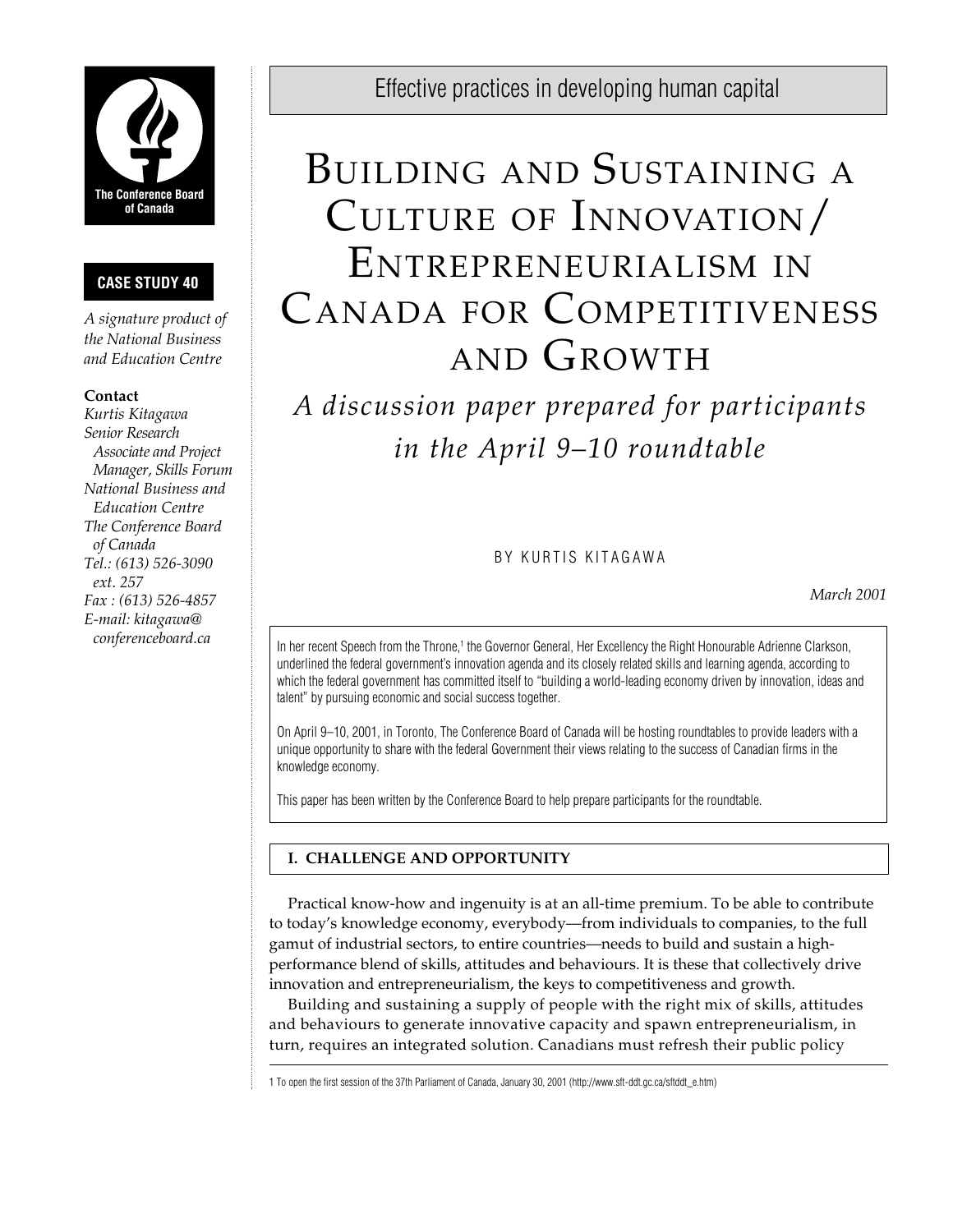#### **National Business and Education Centre (NBEC)**

Director: MaryAnn McLaughlin

Associate Director, Project Development: Michael Bloom

Senior Research Associate: Kurtis Kitagawa

Research Associates: Alison Campbell Debbie Murray Douglas Watt

Awards Program Manager: Linda Scott

Senior Administrator and Symposium Manager: Jean Smith

Program Assistants: Camille Beaufort Anne-Marie Brown Nicole Simpson Marta Stelmaschuk

#### **NBEC Mission**

We help business and education leaders work collaboratively to promote the development of a learning society that will prepare Canada's young people for a changing world.

**Visit us on the Web:** www.conferenceboard.ca/nbec infrastructures, push back the frontiers of knowledge, build their skills and develop exchange networks. They must commit—in a deep and all-pervasive way—to success; and design and animate new structures for action.

Canada has long been regarded as a country of opportunity. However, its ability to create, and thereby to drive its performance and realize its potential, depends fundamentally on building and sustaining a culture of innovation and entrepreneurialism. That is the subject of this paper. It is also the focus of the roundtable to be held on April 9-10, 2001, in Toronto.

## **II. OBJECTIVES OF THE PROJECT**

- To provide key stakeholders with a venue for reviewing the recommendations of *Stepping Up*: *Skills and Opportunities in the Knowledge Economy, the Report of the Expert Panel on Skills* presented to the Prime Minister's Advisory Council on Science and Technology in January 2001 (hereinafter referred to as the *Report of the Expert Panel on Skills*)
- To consult with key organizations and enlist their support for the government's Skills and Learning Agenda
- To demonstrate national leadership by acting as a catalyst for a shared commitment to concrete action on skills and learning
- To raise the profile of skills and lifelong learning issues as key government commitments for the 21st century, consistent with the message contained in the October 1999 Speech from the Throne
- To contribute to the formation of a positive public environment for action on skills and learning

## **III. INTRODUCTION**

- The purpose of this discussion paper is threefold. It is:
- 1. To present an overview/synthesis of the Report of the Expert Panel on Skills' recommendations
- 2. To articulate a framework for understanding the background and recommendations of the report
- 3. To help roundtable participants crystallize their thinking relative to the report

Participants in the upcoming roundtable on building and sustaining a culture of innovation and entrepreneurialism are encouraged to reflect on new and exciting ways in which the public and private sectors can collaborate to build Canada's innovative and entrepreneurial capacity. Solutions are needed that will promote a skilled labour force and innovative workplaces that provide incentives for their employees and reward creativity. This could be done through the creation of new collaborative public-private institutions and mechanisms such as the proposed Enterprise Canada, and by encouraging existing institutions to invest in their people. Only solutions such as these will lead to sustained growth.

Participants are asked to read this paper in preparation for the roundtable on April 9–10, 2001. You should be prepared to discuss the clusters of recommendations summarized in Section VII.

## **IV. BACKGROUND**

The *Report of the Expert Panel on Skills* was commissioned by the Prime Minister's Advisory Council on Science and Technology as a vehicle for providing advice on present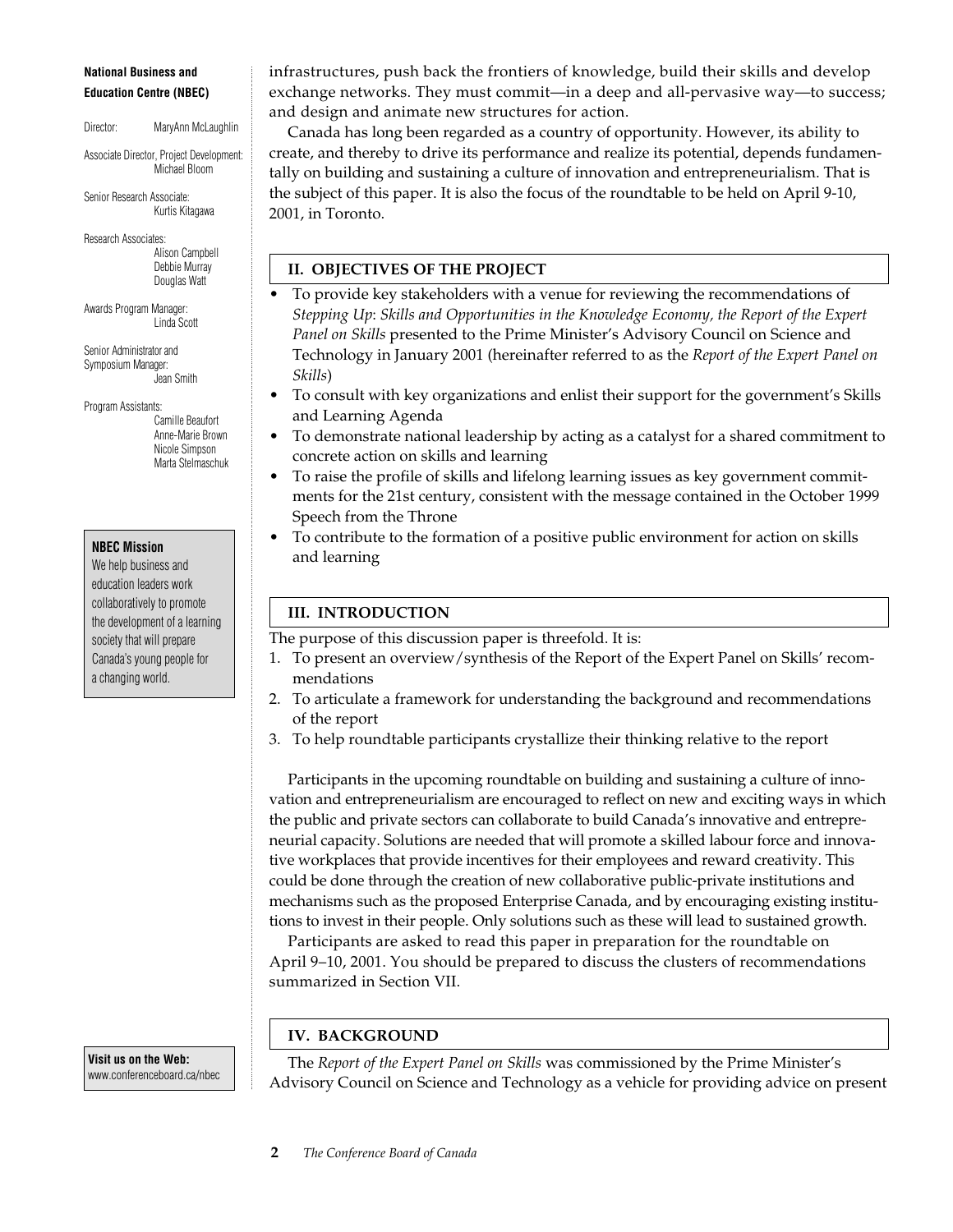*The* Report of ► the Expert Panel on Skills *was intended to stimulate dialogue on the roles and responsibilities of the different stakeholders in shaping the future that Canadians want.*

 $We$  *interpret "culture" in the broad sense as encompassing not only the innovative and entrepreneurial behaviours of individual Canadians, but also the encouragement and restraint (or disincentives) of the public environment.*

and future skills issues as they relate to meeting the challenges of the knowledge economy and preserving Canada's high quality of life in a highly competitive global environment. The *Report of the Expert Panel on Skills* was produced in consultation with, and with input from, a broad spectrum of stakeholders. They include federal, provincial and First Nations governments; business and labour organizations; educators and trainers; and individual Canadians.

Right from the outset, the *Report of the Expert Panel on Skills* was intended to stimulate dialogue on the roles and responsibilities of the different stakeholders in shaping the future that Canadians want. The present paper was written with a view to stimulating discussion among participants in one of three roundtables being sponsored by Human Resources Development Canada (HRDC) to review the recommendations of the *Report of the Expert Panel on Skills*. The Conference Board of Canada is facilitating this roundtable, which is about creating opportunities. This document is offered to roundtable participants as an aid to discussing some of the key themes and recommendations relating to the creation of opportunities and to encourage participants to lead the process in doing so.

According to the *Report of the Expert Panel on Skills*, creating opportunities for "Building and Sustaining a Culture of Innovation/Entrepreneurialism in Canada for Competitiveness and Growth" requires an integrated solution. It requires one that includes people and institutions and gives priority to the development of Canadians' skills and to the recruitment, ongoing development and retention of talent.

The roundtable will focus on the *Report of the Expert Panel on Skills*' recommendations regarding: the creation of an entrepreneurial culture; improving our ability to invest strategically in research and development (R&D); improving Canada's R&D capacity; stimulating and supporting the creation and growth of knowledge-intensive small and medium-sized enterprises (SMEs); and improving exchange networks in all regions and subregions of the country.

## *1. Underlying assumptions*

At the most basic level, both this paper and the roundtable suppose that:

- 1. Innovation leads to competitiveness and growth
- 2. Entrepreneurship is a key component of innovation
- 3. Canadians are lacking in entrepreneurial skills
- 4. A central challenge for building innovative capacity—and thereby competitiveness and growth—is to find ways to enhance the entrepreneurial skills of Canadians and the institutional structures that support entrepreneurship

## *2. The dual aspect of creating opportunities*

Creating opportunities for building and sustaining a culture of innovation/entrepreneurialism in Canada has a dual aspect. It requires us to focus on encouraging the growth of the innovative and entrepreneurial capacity of our people as well as putting into place institutional or structural mechanisms that support the ongoing development of this "capacity."

## *3. What is a culture of innovation/entrepreneurialism?*

For the purposes of the paper, we interpret "culture" in the broad sense as encompassing not only the innovative and entrepreneurial behaviours of individual Canadians, but also the encouragement and restraint (or disincentives) of the public environment and the support offered within private and public organizations through progressive HR practices that encourage, recognize and reward the innovative/entrepreneurial behaviours of employees.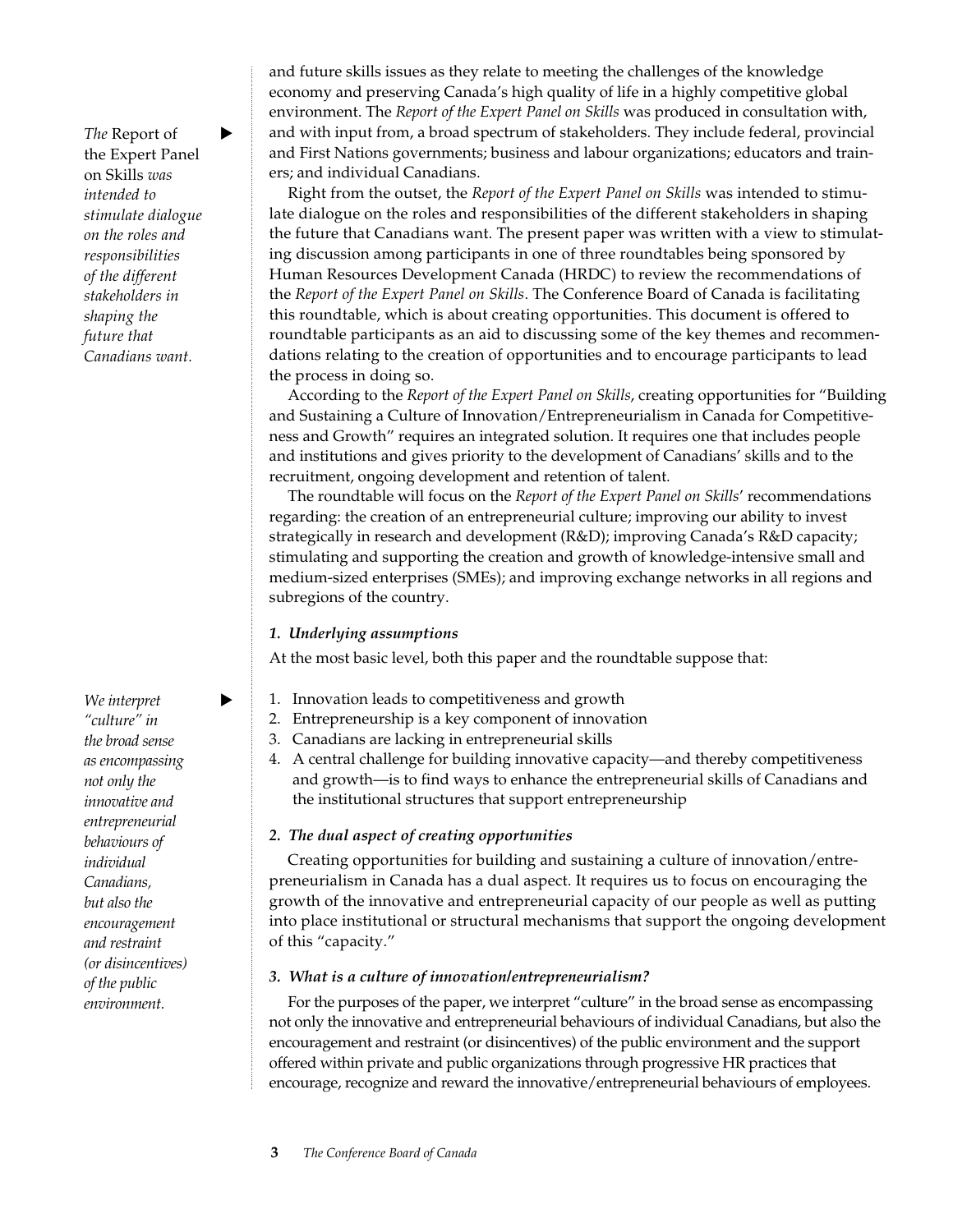Clearly, supporting the growth of such a culture of innovation/entrepreneurialism requires a comprehensive—even holistic—approach. It must be one that engages both the private and public sectors, and that follows the outcomes and impacts of past public policy program implementation. Supporting the growth of a culture of innovation/ entrepreneurialism in this sense also requires linkages between, and encouragement from, both the private and public sectors. They must increase their competitiveness by forging strategic alliances, enhancing management practices, and encouraging innovation by front-line employees at every level of their organizations.

#### *4. The link to skills development*

Building and sustaining a culture of innovation/entrepreneurialism therefore requires Canadians to engage in skills development on all fronts—at home, in the education system, in the workplace and in the community. It demands the concerted efforts of business, education, government and the community. The challenge and opportunity of growing a culture of innovation/entrepreneurialism raises a whole host of "environmental" questions. These questions relate to public policy infrastructures, exchange networks and new structures for action that optimize Canada's potential and leverage Canadians' skills and knowledge for maximum advantage in the knowledge economy.

The challenge and opportunity of inspiring the growth of such a culture of innovation/entrepreneurialism raises important questions about how we can encourage and support innovation and entrepreneurialism through our public institutions and in the way we manage private sector employees. It suggests the need to evolve a new skills contract with clearly defined and supported roles and responsibilities for all stakeholders in the Canadian economy.

#### *Innovative and entrepreneurial capacity*

Innovative and entrepreneurial capacity is built on a solid footing in such basic skills as the ability to read, write, calculate and operate basic computer applications. Its foundation is built on the ability to think; analyze and solve problems; learn independently; exercise responsibility; adapt to a range of situations; communicate effectively; co-operate with others; and work in teams. And its full potential is released only when drive, determination, enthusiasm and commitment animate these skills.

This combination of skills, attitudes and behaviours is not optional in the knowledge economy. Everyone's commitment is needed to drive innovation. The innovative and entrepreneurial capacity of shop floor and office workers—no less than that of middle managers, technicians, skilled tradespeople, executives and professionals—are crucial to competitiveness and growth. In the quest for success in the new economy, mutually beneficial creative partnerships and strategic alignments between and among business, education, government and the community are essential. Strategic partnerships and value-added approaches grow out of a strong commitment to building and sustaining a culture of innovation/entrepreneurialism. It is only when a spirit of innovation/entrepreneurialism infuses and vitalizes the dreams and aspirations of entire countries, when decision makers and front-line actors are consistently motivated to explore creative options and design and deliver dynamic solutions and when a strong habit of making breaks, seizing opportunities and taking action is aligned with a thoughtful and long-term vision for the competitiveness and growth that supports and ensures a high quality of life and standard of living that a lead position in the knowledge economy can be achieved and sustained.

#### *5. A Recipe for Innovation: Thinking; Managing; Doing*

Innovation requires a full integration of thinking, managing and doing (see Exhibit 1). The capacity to generate ideas needs to be attached to the process and planning skills that

*Building and sustaining a culture of innovation/ entrepreneurialism therefore requires Canadians to engage in skills development on all fronts.*

*Innovative and entrepreneurial capacity is built on a solid footing in such basic skills as the ability to read, write, calculate and operate basic computer applications.*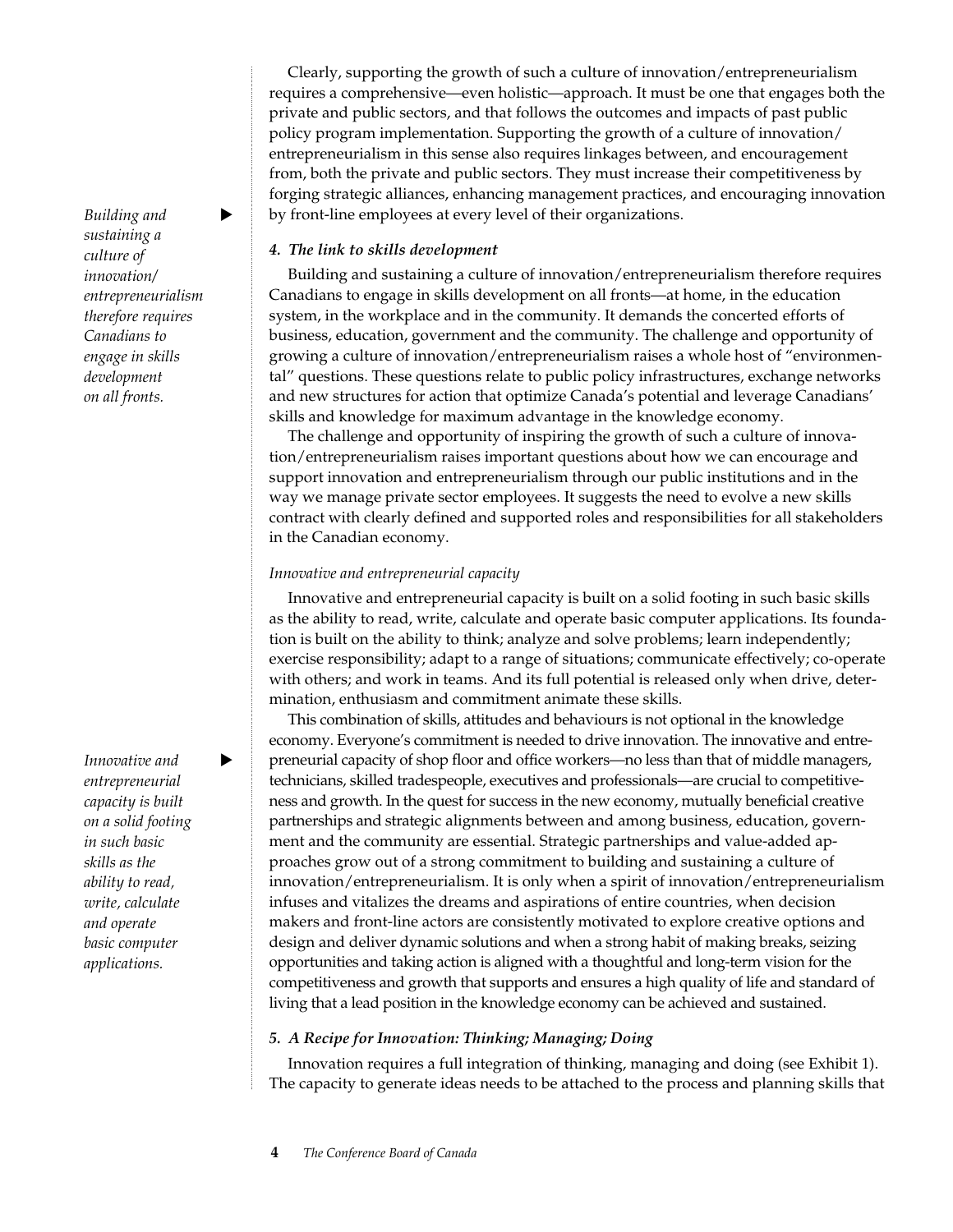are needed to manage and sustain projects and enterprises. And both of these need to be harnessed to a personal, organizational and institutional culture that takes useable products and services to market.



When elements of this innovation model are not sufficiently engaged, less than successful results occur. For example, when great ideas go to market without proper management and planning, innovation may not be sustainable. On the other hand, great ideas supported by proper management and planning may be taken to market without an effective marketing and communications strategy. The result may be that a potentially profitable market is not properly segmented and is never fully mined. Other difficulties can arise even when good management and planning vehicles are in place and are harnessed to powerful marketing machines. Sustaining innovation requires a steady flow of good and useful ideas to cultivate and capture market demand.

#### *6. Skills and the Canadian corporate scene*

The Conference Board of Canada recently published *What to Do Before the Well Runs Dry: Managing Scarce Skills*. This report makes it clear that from an organizational or business point of view, the skills that are in short supply in Canadian workplaces are the same skills that are needed to retain and develop talent. These skills, called "employability skills," are also the same skills that drive innovation. This means that in order to build innovative capacity, companies need to build management's employability skills, encourage their use, and build the infrastructure that supports the practice and exercise of these skills. This, in turn, will support the development of a culture of innovation and help Canadian business to retain talent.

## *7. Skills and the Canadian economy at large*

The *Report of the Expert Panel on Skills* suggests that the same findings apply to the entire Canadian economic environment. Canada has a major opportunity to improve its position in the knowledge economy. To take advantage of this opportunity, we will have to engage intelligently and immediately on all levels—business, education, government and the community—to encourage the growth of a culture in Canada that builds and sustains innovation and entrepreneurialism in today's economy.

## **V. QUESTIONS THAT NEED TO BE ADDRESSED**

From the foregoing, it is clear that the questions we need to address relative to implementing the recommendations arising out of the *Report of the Expert Panel on Skills* fall into two broad categories. First, what are the conditions necessary to create a culture and organization that lead to innovation and entrepreneurialism? Second, what are the roles of key economic players in creating that culture?

 $When$  elements  $\blacktriangleright$ *of this innovation model are not sufficiently engaged, less than successful results occur.*

*In order to build innovative capacity, companies need to build management's employability skills.*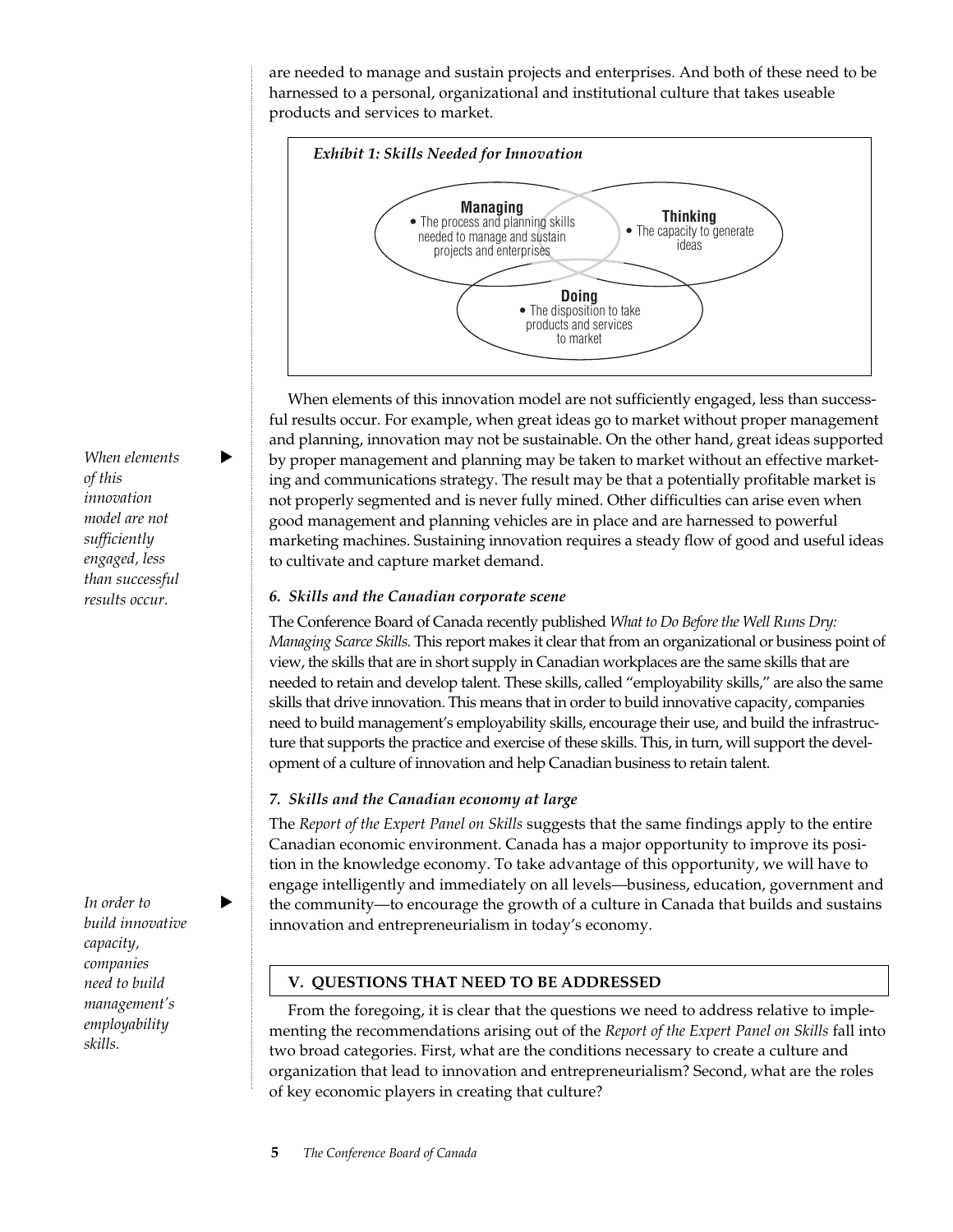*Now, more than ever, added value comes not only from innovations to a production or service delivery process, but also, emphatically, from improvements to human process, from careful attention to the human factors that are crucial to exploiting our enhanced capacity.*

## *Only a* ► *sustainable, humane commercial process will ensure Canada's competitiveness and growth and sustain our comparatively high standard of living and enviable quality of life.*

More specific questions include the following:

- $\vee$  What are the opportunities for Canada, and for Canadian firms, in building and sustaining a culture of innovation/entrepreneurialism?
- $\vee$  Where are the challenges?
- $\vee$  What are the conditions within organizations and within society generally that we need to create in order to ensure that we reach our destination?
- $\vee$  What are the roles of government, business, labour and educational and community organizations in building the culture?

## **VI. SUMMARY AND INTERPRETATION OF THE** *REPORT OF THE EXPERT PANEL ON SKILLS*

Discussing key recommendations contained in the *Report of the Expert Panel on Skills* will help us organize our reflections on the challenges and opportunities presented by the knowledge economy. Discussion will also help us to define new roles and responsibilities for business, education, government and the community to drive Canada's competitiveness and growth.

According to the *Report of the Expert Panel on Skills*, the growth of an innovative and entrepreneurial culture in Canada requires that all Canadians contribute to building Canada's capacity in all of the interconnected and interdependent areas of the new economy—public policy infrastructures, knowledge, skills, exchange networks, commitment to success and new structures for action.

The report emphasizes the organic connection between these six elements of the new economy, but does not underline the nature or even the physiology of their connection. These elements are clearly of three types. Three of these areas relate to institutional mechanisms—public policy infrastructures, exchange networks, and new structures for action. Two areas relate to the human capital that powers these mechanisms—knowledge and skills. And a third area—commitment to success—is the motivational hyphen that connects human capital to, and engages that human capital solidly in, the institutional mechanisms that have been retooled for high performance.

Understanding the nature of the different elements of the new economy and their connection is particularly important when taking action is necessary. For example, with regard to the "skills gap," it is clearly helpful to take a series of before and after shots and measure the relative growth of the gap that manifests itself. But the skills gap is about human beings and their innovative and productive capacity in the market. Unless we engage with the human and motivational dimensions of that gap, we will not be able to move real human beings, wherever they are—whether in business, education, government or the community—to take action to close that gap by increasing and improving their skills. In other words, Canada cannot address the skills gap in isolation. We must create the institutional conditions and encourage the psychological attitudes that will ensure that skills are not only being constantly recruited and tried but also enhanced and retained for continued high performance.

Now, more than ever, added value comes not only from innovations to a production or service delivery process, but also, emphatically, from improvements to human process, from careful attention to the human factors that are crucial to exploiting our enhanced capacity. A well-tuned machine, even one whose operations are mediated by information and communications technology, is useless without skilled, knowledgeable and personable human operators.

Only a sustainable, humane commercial process will ensure Canada's competitiveness and growth and sustain our comparatively high standard of living and enviable quality of life. That is because Canada's enhanced capacity in all of the key areas of the new economy needs to be actively leveraged for high performance by intelligent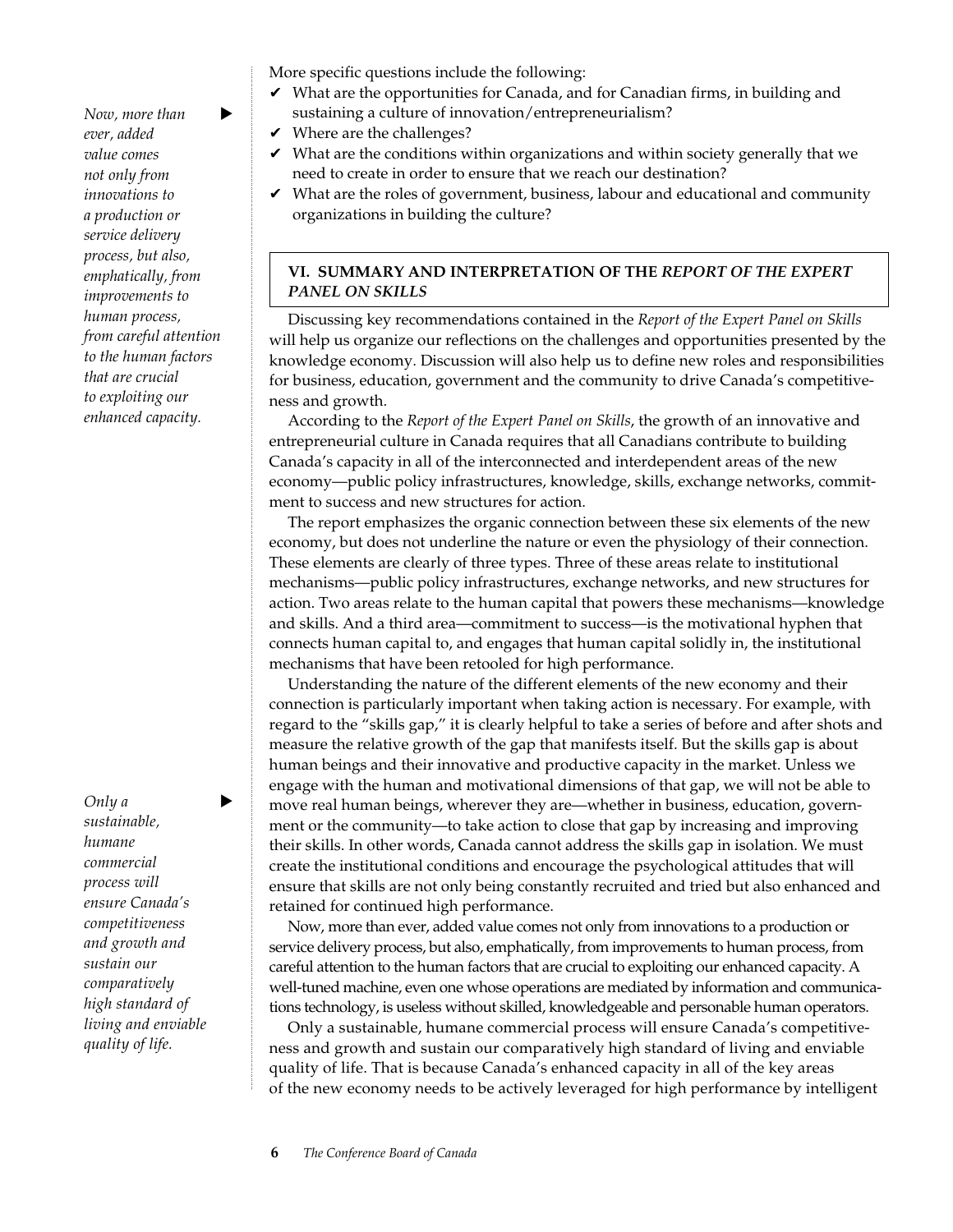*Canadians have* u *invested much energy in keeping up with the demands of the new economy. It is now time to turn our attention to the human processes and institutional structures within our businesses and industries.*

The challenge is  $\blacktriangleright$ *to find better and more efficient ways to deliver the winning combination of education and experience.*

and motivated people. Only such committed and resourceful people can use and apply their innovative vision to constantly reshape the conditions that are conducive to top performance. These are the conditions that will attract energetic top performers.

Canadians have invested much energy in keeping up with the demands of the new economy. It is now time to turn our attention to the human processes and institutional structures within our businesses and industries. By "human processes" we mean the entire range of human resources practices that we use with employees, from recruitment to retirement. More specifically, we mean encouraging employers to become employers of choice, investing in developing their employees to build depth and adaptability within their employees, their organization, and beyond. Building innovative capacity requires this depth and adaptability, which enable individuals and organizations to constantly meet new challenges and take advantage of fresh opportunities.

Indeed, the main paradox underlined in the *Report of the Expert Panel on Skills* is that Canada's graduates frequently have trouble finding jobs at a time when jobs are going begging. When we probe deeper, we find that Canada has a "persistent shortage of . . . technically competent people who can work in teams, communicate effectively and apply their technical knowledge to real world business problems" (p. 2). And if we probe even deeper below the surface, we find that although our post-secondary institutions tend to equip Canada's young people with the technical skills they require, employers find that graduates often lack the communications, teamwork and project management skills (including cost control and budgeting) that they need. Under the current conditions, these skills tend to be developed best in a workplace setting.

The report emphasizes that the real skills shortage relates more to the supply of people with the right mix of skills developed through education and experience than it does to a lack of young people with the required technical abilities to fill the available jobs. When seen in this light, the challenge is to find better and more efficient ways to deliver the winning combination of education and experience. We must build on the strengths of the education system and leverage the capacity of business and government. Only by revisiting what and how young people learn and are taught—and how education, business, government and community can leverage their resources and capacity to provide education and experience—will we develop solutions that play to our real strengths.

#### **VII. SUMMARY OF THE RECOMMENDATIONS RELATING TO CREATING OPPORTUNITIES**

According to the Expert Panel, creating opportunities for "Building and Sustaining a Culture of Innovation/Entrepreneurialism in Canada for Competitiveness and Growth" requires an integrated solution that bolsters Canadian capacity on several fronts at once. This solution must:  $\triangleright$  enhance the capacity of small and medium-sized Canadian enterprises;

- $\checkmark$  revamp labour market information;
- $\vee$  prepare young Canadians with the right combination of skills;
- $\mathcal V$  enhance Canadian research and development capacity;
- $\vee$  develop exchange networks;
- $\mathbf y$  encourage and cultivate a broadly shared commitment to success; and
- $\vee$  develop new decision-making structures.

We will look at each of these sets of recommendations in turn.

#### *1. Enhance the capacity of small and medium-sized Canadian enterprises*

Increasingly, Canada's competitiveness and growth depend on the capacity of small and medium-sized enterprises (SMEs) to recruit and retain talent. SMEs need people to drive their innovation and growth, develop the skills of their existing employees, gain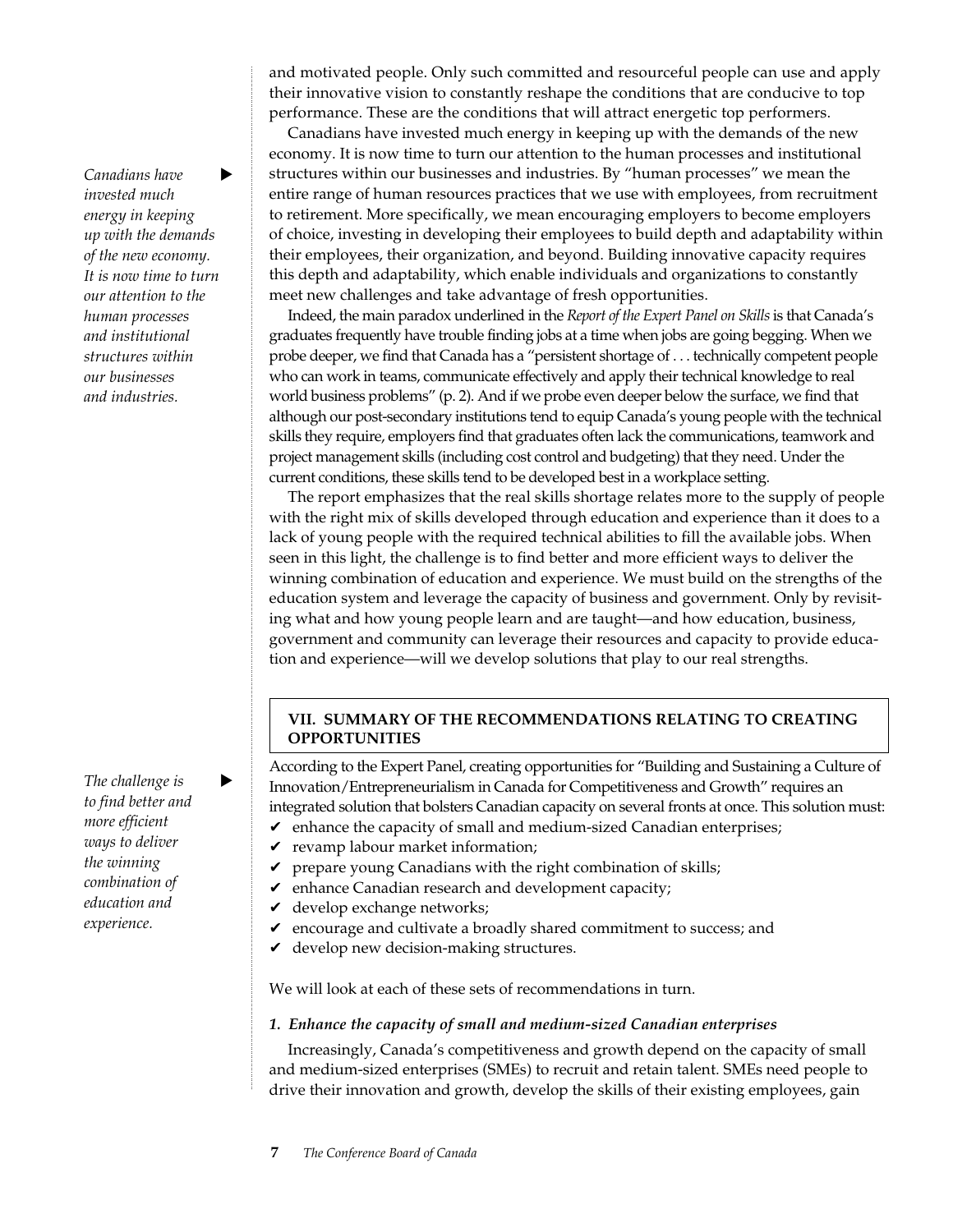**The Ontario** *Centres of Excellence Program is a global leader and an excellent foundation on which to build.*

**When Canada** *collects labour market information, it needs to shift its focus from occupational titles to the skill sets required for any given occupation.*

## access to capital, transfer technology, commercialize research and development and increase their exports. Enhancing the capacity of Canadian SMEs is a vital structural issue. Canada's success in raising the skills of its citizens to drive innovation and growth depends on it. As a country, Canada needs to develop the capacity of its SMEs to upgrade the skills of their existing employees and absorb highly educated science and technology graduates who lack work experience. Building the capacity of its SMEs to do these two things will help Canada position itself for long-term competitiveness and growth.

The Ontario Centres of Excellence Program is a global leader and an excellent foundation on which to build. The *Report of the Expert Panel on Skills* reviews other models for enhancing the capacity of SMEs drawn from the experience of the United States, the United Kingdom and Ireland. The report recommends that the Minister of Industry Canada take the lead in creating 15 to 20 incubators and resource centres for technology enterprises across Canada (2.3). These incubators would be housed in post-secondary institutions, where they would have affordable access to the kinds of scientific, technical and business resources crucial to the start-up and growth of SMEs in the technology area.

The report also recommends that the Ministers of Industry Canada and Human Resources Development Canada develop a program, modeled on the British *Teaching Company Scheme,* to help SMEs absorb the recent graduates in science and technology who will help drive their own competitiveness and growth as SMEs (2.4). In the British model, Master's and Ph.D. students are paid a salary at market rate by the government while they work on research and innovation projects for host firms. The government also compensates post-secondary institutions for their expenses in supporting and supervising placements and ensuring that employers and student employees meet their expected achievements. Finally, participating post-graduate students are brought together periodically for week-long business and management training courses at which they learn from business faculty and build networks with other participants hosted by other SMEs.

#### *2. Revamp labour market information*

Canada needs to review how it gathers and delivers labour market information. We must address this structural issue in order to extend our capacity for innovation and growth. More specifically, the Expert Panel argues that when Canada collects labour market information, it needs to shift its focus from occupational titles to the skill sets required for any given occupation. The assumption is that the skill sets required in different occupations change rapidly. Simply knowing the occupations in which there are vacancies does not help Canadians prepare themselves to fill those positions.

Individuals and organizations in Canada also need to have timely skill-focused information on trends and conditions in the Canadian labour market. Without it, they cannot make sound career and learning choices or intelligent investment decisions.

#### *3. Prepare young Canadians with the right combination of skills*

A third structural challenge facing Canada is the ability of its education system—from K–12 through post-secondary—to prepare young Canadians with the right combination of job- and trade-specific technical competencies and generic employability skills to get, keep and progress in employment in the knowledge economy.

There are already some excellent models in this area. Useful models that are familiar to Skills and Learning Roundtable participants include:

- $\checkmark$  Vitesse (www.vitesse.ca)
- $\checkmark$  Innovation Network (http://thinksmart.com)
- $\vee$  Canadian Youth Business Foundation (http://cybf.ca)
- ✔ Taking IT Global.org (www.takingitglobal.org)
- $\vee$  Shad Valley (www.shad.ca)
- $\vee$  The Prince's Youth Business Trust (www.princes-trust.org.uk)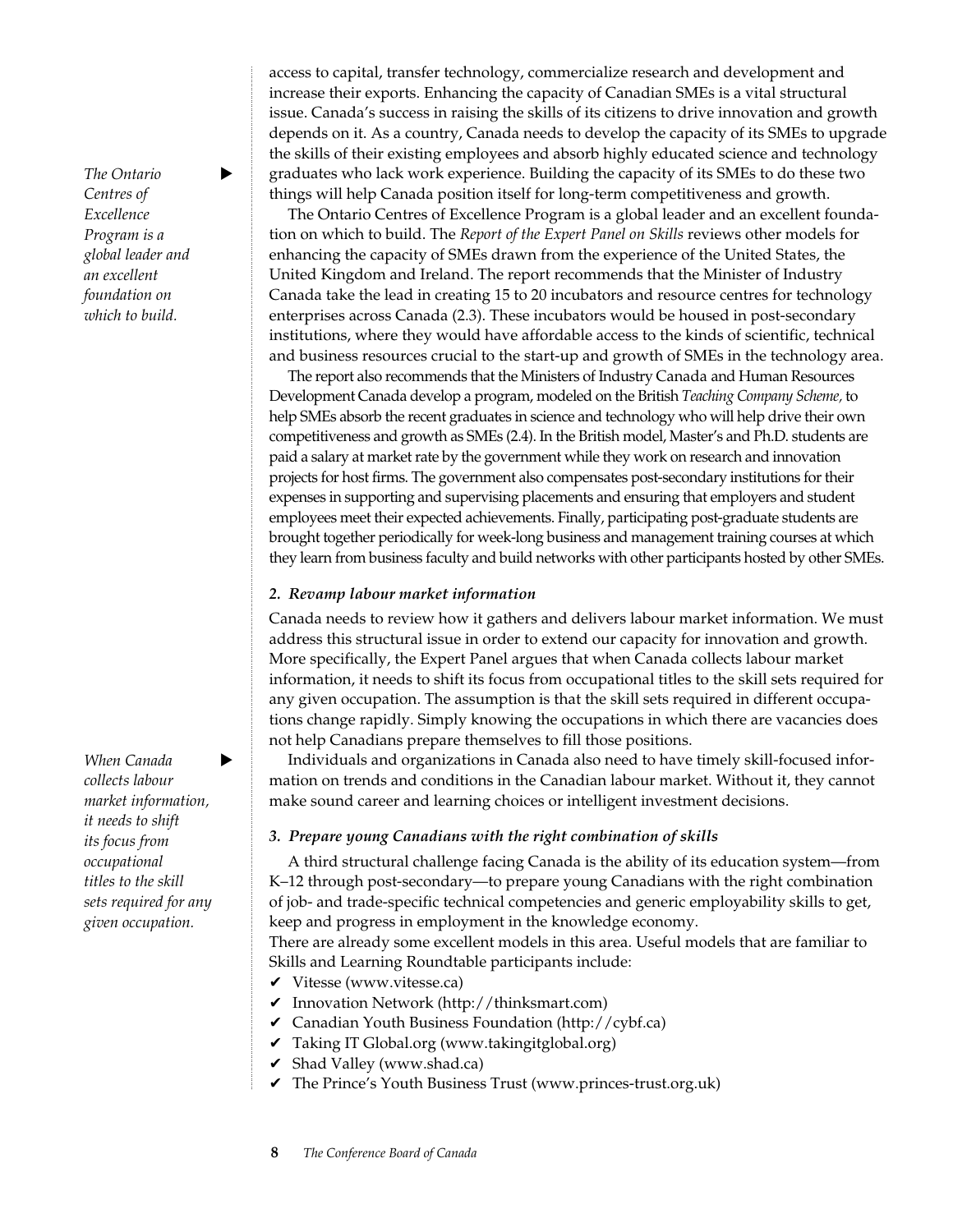$Recommendations$  **D** *3.4 to 3.7 focus on teacher education and professional development to ensure that teachers are prepared to deliver essential and employability skills education and training in elementary and secondary schools.*

 $Recommendations$   $\bullet$ *3.21 and 3.22 focus on building the capacity of Aboriginal communities to use information and communications technologies, pursue careers in science and technology (3.21) and contribute to Canada's knowledge-intensive industries (3.22).*

On the K–12 front, the *Report of the Expert Panel on Skills* recommends renewing local and regional infrastructures to better enable families, communities, educators and businesses to meet the learning needs of young children (3.1).

It also recommends (3.2) that the Council of Ministers of Education, Canada (CMEC) coordinate the efforts of business, education and government to develop a "concerted strategy for sharing best practices and for progressively incorporating 'work studies' and experiencewith-work programs as core elements of elementary and secondary curricula" (p. 55).

A third recommendation (3.3) calls on CMEC to co-ordinate the work of provincial ministers of education to measure the acquisition of employability and essential skills levels of elementary, secondary and post-secondary students.

Recommendations 3.4 to 3.7 focus on teacher education and professional development to ensure that teachers are prepared to deliver essential and employability skills education and training in elementary and secondary schools. Recommendation 3.7 would see provincial ministries of education develop summer institutes and other programs to help current elementary and secondary teachers upgrade their science, technology and mathematics skills. Recommendation 3.4 calls on teachers to tap into a wider range of sources of labour market and career information and to keep in touch with employers. The expectation is that this "will better equip them to demonstrate the practical applications of what they teach, integrate co-op and experience-with-work programs into the curriculum, and help students returning from work assignments to reflect upon and internalize their experience" (p. 55). Recommendation 3.5 calls on provincial ministers of education to co-ordinate internships for teachers in non-academic workplaces, while 3.6 recommends that business executives participate in programs to help them experience and better understand the educational system and the classroom setting.

Recommendations 3.8 and 3.9 focus attention on revamping apprenticeship, including integrating it into the secondary school system (3.8), to enable Canada to produce the qualified tradespeople it needs.

Recommendation 3.17 clearly underlines the importance of nurturing a culture of lifelong learning, i.e., supporting learning before and beyond the activities of the public education system, in order to further Canada's competitiveness and growth. Recommendation 3.18 suggests that the Ministers of Industry Canada and Human Resources Development Canada develop a program, modeled on Great Britain's *Investors in People* and Ireland's *Excellence through People* programs, to help firms "adopt high standards and good practices in the management and development of their employees and managers" (p. 63). This would enhance the capacity of Canadian firms to innovate, grow and manage effectively in highly competitive global markets.

Recommendations 3.21 and 3.22 focus on building the capacity of Aboriginal communities to use information and communications technologies, pursue careers in science and technology (3.21) and contribute to Canada's knowledge-intensive industries (3.22).

#### *4. Enhance Canadian research and development capacity*

Another structural challenge addressed by the *Report of the Expert Panel on Skills* is that of enhancing Canadian research and development capacity to generate new knowledge. This knowledge is needed to develop new commercial products.

The report contains many wide-ranging recommendations to help Canada's postsecondary institutions contribute to the country's competitiveness and growth. Recommendation 3.10, for example, would link funding increases to a given post-secondary institution to that institution's strategic plans to improve its research and development capacity; increase the recruitment and retention through to graduation of students in science- and technology-related programs; broaden students' experience with work opportunities; renew faculty in disciplines essential to driving the knowledge economy;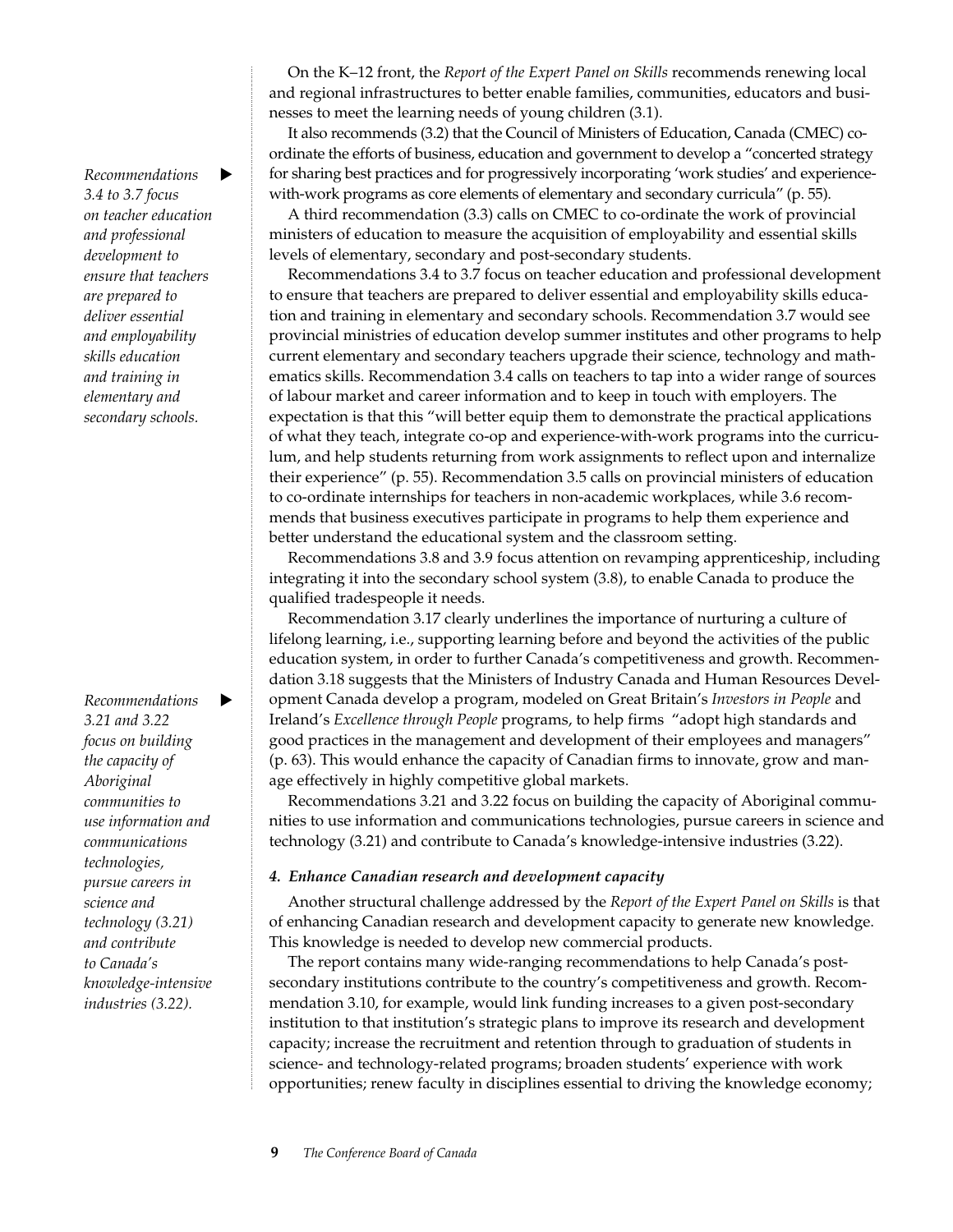Canada also needs  $\rightarrow$ *to focus on encouraging and cultivating certain motivational factors, including a broadly shared commitment to success and a willingness to set collective goals that cut across traditional publicand private-sector boundaries.*

 $The creation of$ *Enterprise Canada would represent a major new approach to job training and skills development and would be run by the private sector with cash injections from the federal government going directly into the hands of individuals seeking to upgrade their skills.*

and retrain the adult workforce. Recommendation 3.14 calls on provincial ministers responsible for post-secondary education to encourage colleges and universities in their jurisdictions to establish advisory committees to enable industry and other stakeholders to have input into the whole range of post-secondary programs. This is aimed at bringing post-secondary education and the world of work closer together.

#### *5. Develop exchange networks*

Developing exchange networks to carry goods and services (including information and ideas) across the country and around the world is a further challenge identified in the *Report of the Expert Panel on Skills*.

Recommendation 4.3 calls on the federal Ministers of Industry Canada and Human Resources Development Canada to enhance the learning aspect of Community Access Program (CAP) sites, particularly in rural and northern locations, so that they truly become counselling and training centres.

#### *6. Encourage and cultivate a broadly shared commitment to success*

Canada also needs to focus on encouraging and cultivating certain motivational factors, including a broadly shared commitment to success and a willingness to set collective goals that cut across traditional public- and private-sector boundaries. Canadians will then need to work together to actually achieve them. All of this needs to happen. If it does not, we will not be able to tie together our enhanced capacity to develop skills and knowledge and our expanded systemic capacity to absorb, utilize and apply made-in-Canada skills and knowledge. And we will not be able to develop and market made-in-Canada solutions across Canada and around the world. Governments can model this commitment to success by crafting public policies to foster wealth creation, sustain our social values and support public information systems.

Recommendations 5.1 to 5.3 focus on encouraging the development of a more innovative, entrepreneurial culture in Canada. Recommendation 5.1, for example, calls on the Council of Minister of Education to identify best practices and develop supporting curricula to help young Canadians from K–12 through post-secondary develop their problem-solving skills; and gain exposure to, and receive mentoring from, innovative and entrepreneurial role models. Recommendation 5.3 calls for the Minister of Industry to launch a national "*ParticipAction*" style campaign to celebrate the achievements of Canadian innovators and entrepreneurs and emphasize the advantages of building a more innovative, entrepreneurial culture.

#### *7. Develop new decision-making structures*

Having recommended the sweeping capacity-building measures mentioned above, the *Report of the Expert Panel on Skills* calls for the development of new decision-making structures that cut across traditional public- and private-sector boundaries and pull together and leverage the innovative capacity collected through the previous waves of recommendations.

In particular, Recommendations 6.1 to 6.6 call for the establishment of an arm's length, private executive agency, Enterprise Canada, (6.3) to "aggressively address skills and enterprise challenges" (p. 75). The creation of Enterprise Canada would represent a major new approach to job training and skills development and would be run by the private sector with cash injections from the federal government going directly into the hands of individuals seeking to upgrade their skills. If it were established, Enterprise Canada would constitute a new generation of agency—one designed for action. It would collect and manage the most up-to-date information on different sectors of the economy, the skills required in those sectors, and on employment opportunities. An agency like Enterprise Canada could also establish training routes for individuals, who would receive federal funding.